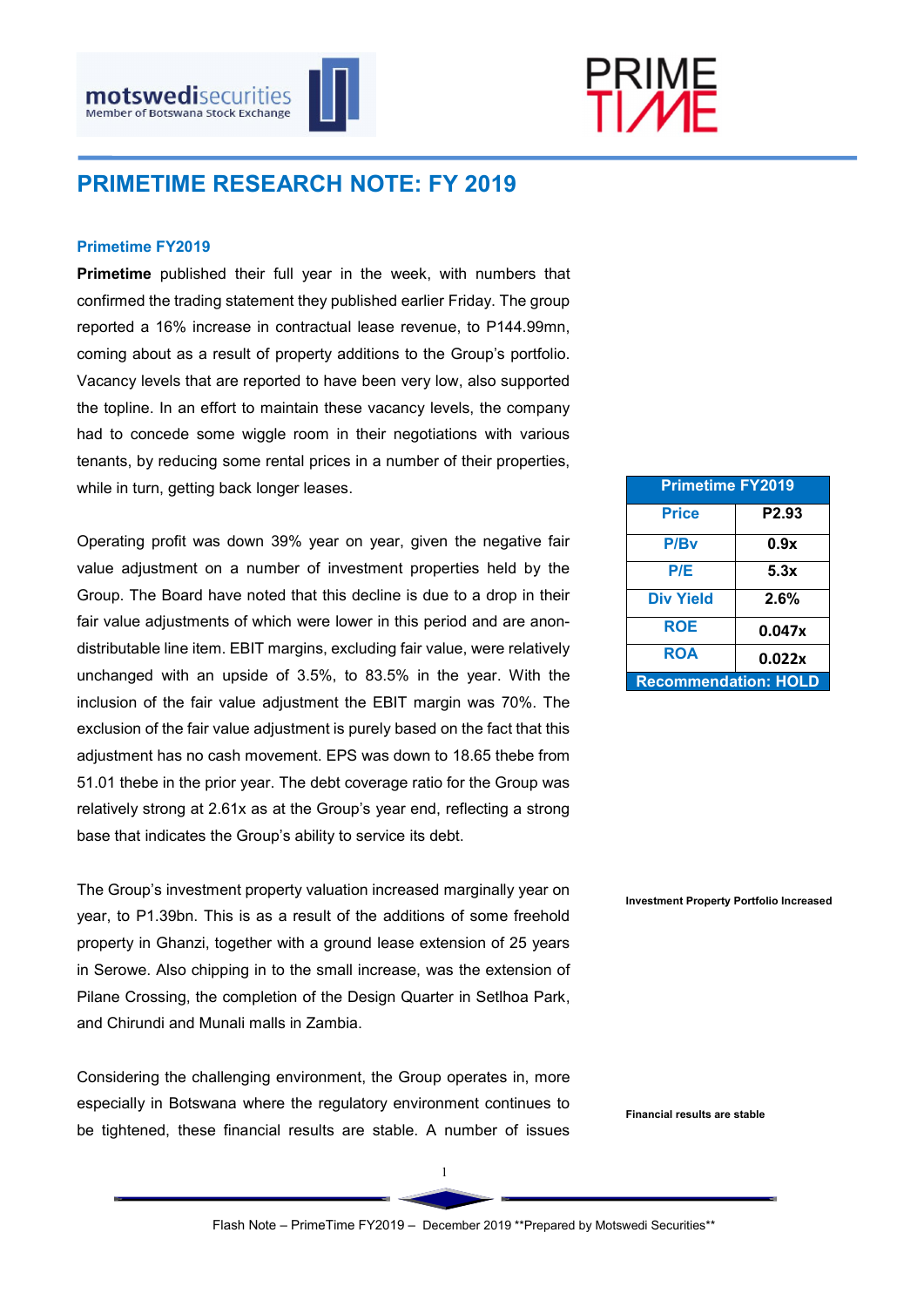



have risen in this past year and were disclosed in the financial results. The first was the misstatement of the fair value adjustment on the property and foreign exchange gains and losses. The second issue noted was that three of the Group's Zambian properties whose reporting currency is the US dollar, were incorrectly translating transactions completed in the Zambian Kwacha at the year-end rate, as opposed to the closing exchange rate that was applicable at the time the transaction was completed. This resulted in the Group having to restate a number of their line items, including retained earnings, foreign currency translation reserve and fair value gains, either being overstated and understated by various amounts.

## Ratio Analysis

|                       | <b>FY2019</b> | <b>FY2018</b> | <b>FY2017</b> | <b>FY2016</b> | <b>FY2015</b> |
|-----------------------|---------------|---------------|---------------|---------------|---------------|
| <b>GP Margin</b>      | 63.01%        | 67.42%        | 65.26%        | 68.06%        | 68.76%        |
| <b>EBIT Margin</b>    | 70.04%        | 66.65%        | 67.55%        | 74.89%        | 68.72%        |
| <b>Net Profit</b>     | 20.81%        | 77.17%        | 21.05%        | 78.93%        | 58.26%        |
| <b>Margin</b>         |               |               |               |               |               |
| <b>ROE</b>            | 0.0472        | 0.1517        | 0.0410        | 0.1662        | 0.1412        |
| <b>ROA</b>            | 0.0222        | 0.0790        | 0.0215        | 0.0809        | 0.0773        |
| <b>Asset Turnover</b> | 0.2132        | 0.0972        | 0.0968        | 0.089         | 0.1165        |

## Outlook & Recommendation

An addition to the Groups portfolio was the acquisition of Riverside Junction in Sandton, Johannesburg – of which was purchased R85mn (approximately P60.8mn) cash. Although this exposes the Group to some rand volatility, this addition works to diversify the groups portfolio. This acquisition happened after the year end and we are likely to see its contribution in the next financial statements report. In the pipeline for the Group in the upcoming year are the beginning of construction at Pinnacle Park in Setlhoa and development of the second plot in CBD, opposite Prime Plaza (a property owned by Time Projects). Primetime trades at a relatively low trailing PE ratio of 5.3x vis-à-vis the market average of 11x. The price to book value is also generally in line with the Primetime's market price at 0.9x. With an upside of 7.85%, we assign a **HOLD** recommendation for the stock.

Outlook for the Company is Positive

Recommendation: HOLD